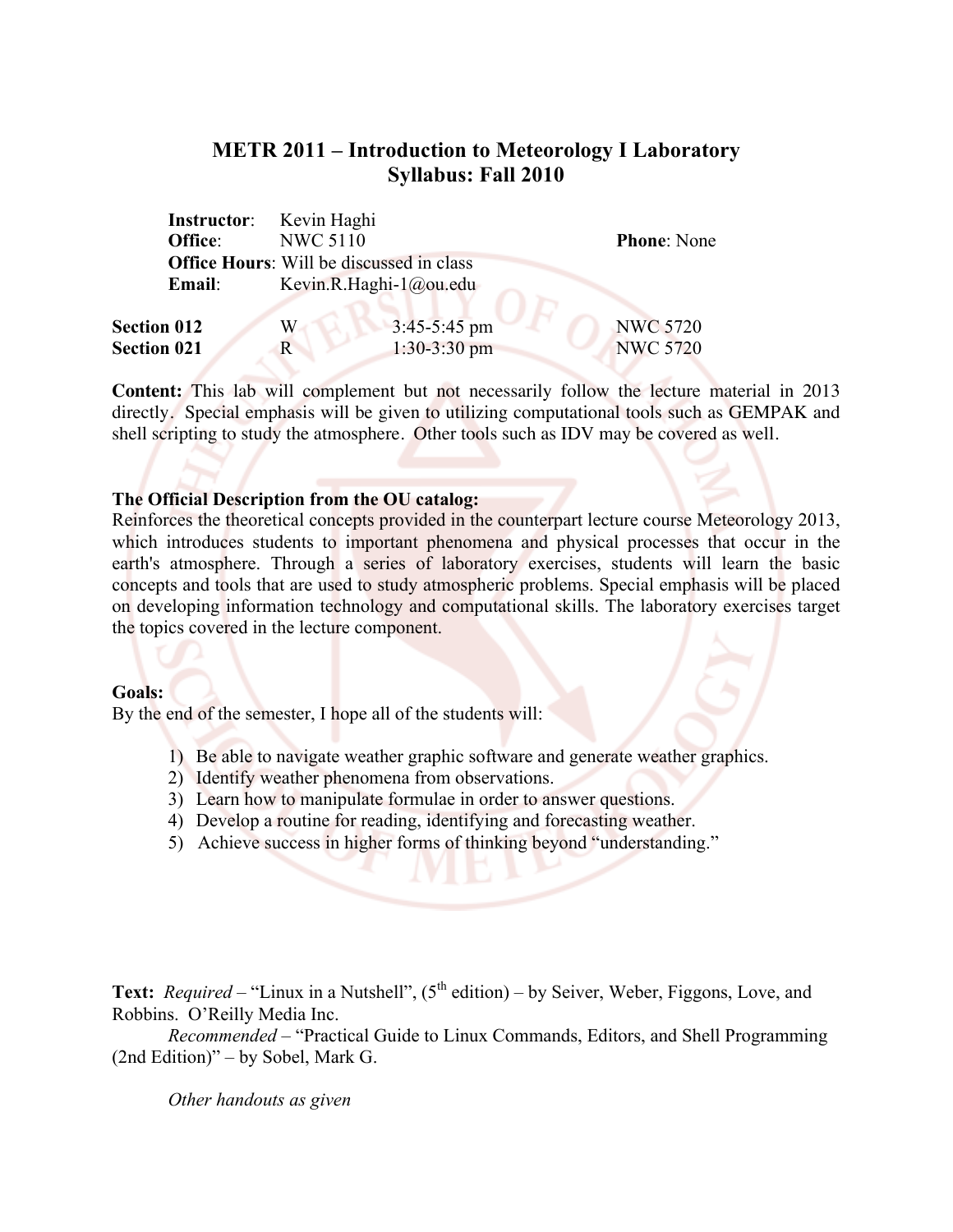| <b>Grading Scale:</b> | 90-100    | A            |
|-----------------------|-----------|--------------|
|                       | 80-89     | B            |
|                       | 70-79     | €            |
|                       | 60-69     | $\mathbf{D}$ |
|                       | $00 - 59$ | F            |

The grading scale is the standard grading scale. An 89.9 is a B, a 79.9 is a C, etc. This doesn't mean that your ability to demonstrate personal growth will be secondary to policy. If a student shows growth in an area where struggle has occurred, some exceptions are made in terms of grade. This means that you will be highly encouraged to put your best work forward.

| Grading: | 14 Lab assignments      | 80%    |
|----------|-------------------------|--------|
|          | Pop Quizzes             | $10\%$ |
|          | <b>Forecast Journal</b> | $10\%$ |

Lab Assignments: Lab assignments must be submitted on learn.ou.edu by the beginning of class via the dropbox or onto your personal website before the beginning of the next lab class. The only exceptions will be for extenuating circumstances (i.e. death in the family, hospitalization, etc.) when I am notified at least 24 hours in advance.

**Pop Quizzes/Attendance:** I do not believe that college should have mandatory attendance. This is your education and you are the only one who is personally responsible for your success. However, not coming to class means that you will miss the opportunity for pop quiz points. Therefore, it is to your advantage to attend every lab. Additionally, each lab throughout the semester will be building on material and concepts covered in previous labs.

**Forecast Journal:** Every week you will be expected to compile an online weather journal and submit it on D2L. Its purpose is to engage you with the daily weather. You will come to realize many things about weather and additionally you will learn how disconnected most people, even meteorologists, are from the weather. As part of your daily online journal, you should include:

### 1) Date

- 2) Location (not important. Pick a place that interests you.)
- 3) Website/Location where you are garnering your information
- 4) Current Conditions (Temperature, Pressure, Humidity, Cloud Cover, Weather type)
- 5) One interesting feature (Sharp temperature gradient, large high pressure, etc)

For one of the days during the week, I want you to produce a forecast for the upcoming 24-hour period. For whatever 24-hour period you forecast for, I want you to journal that same location the following day in order to compare your forecast to the results. In your forecast, you should include:

# 1) Date

- 2) Location
- 3) Website/Location where you are garnering your information
- 4) Current Conditions (as above)
- 5) Forecast Conditions (Temperature, Pressure, Humidity, Weather type)

6) Synopsis- I want you to convey your forecast to me in written form. Make sure you write at least a paragraph, but try to keep it concise.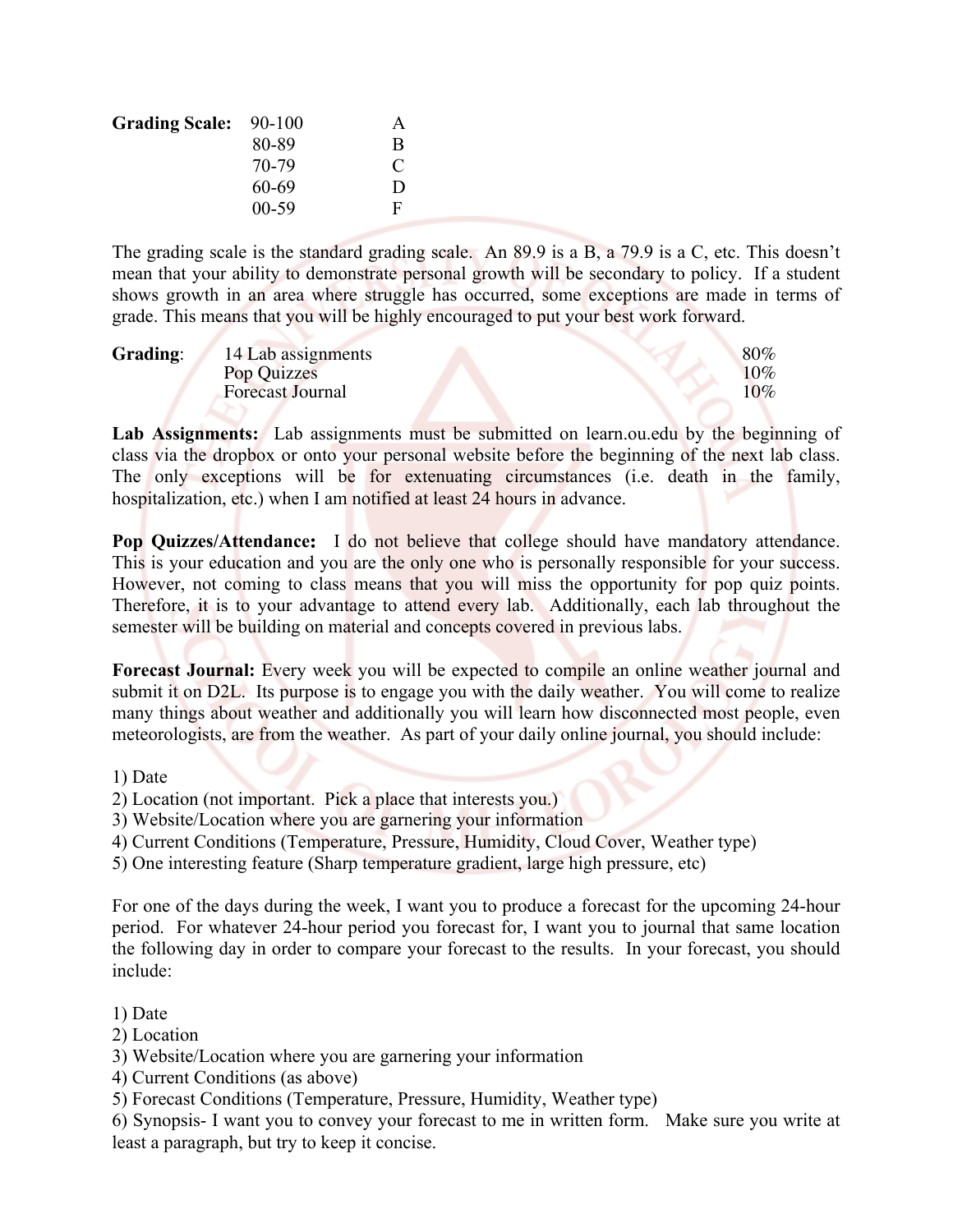**Forecast Challenge:** You are strongly encouraged to participate in the WXChallenge. To add a little incentive: if you participate regularly (i.e. submit forecasts rather than relying on consensus modeling 5 out of 6 days a week), throughout the entire semester, your lowest lab score will be dropped. Also, if throughout the entire semester you are able to beat consensus in the final standings for each of the cities, you will be awarded a 5% bonus to your final grade.

**WEB PAGE:** This course has a web page located at: https://learn.ou.edu . All grades will be posted on this class website and if you have any questions about what has been posted contact me immediately.

# **Students' expectations of the Teacher:**

Although college is tilted towards the student to rise to expectations, there are some things that you should come to expect:

- 1) All homework assignments to be returned the following lab with an appropriate grade assigned.
- 2) Me to be available during my office hours without an appointment.
- 3) To reach me outside of my office hours via email 9am-5pm M-F. If I receive an email from you, expect that it will be answered within 1 business day. Questions asked over the weekend will be answered the following Monday.
- 4) Me to forget your name at some point. My weakest cognitive skill is name recognition.
- 5) A serious environment laced with sarcasm.
- 6) To be treated equal, but perceived as unequal. I will undoubtedly (and unintentionally) seem to give special attention to one or more students, so if you have a question or need help, please feel free to stand up for your right for equality! If this is uncomfortable for you, send me an email and I will make arrangements.
- 7) To laugh and have fun! If you are not laughing enough, you are not learning enough. I believe students learn best when they are laughing because laughing releases endorphins and endorphins make you happy.

# **(Tentative) Class Schedule:**

Week 1: Conversions/ Units/Dimensions Lab

- 2: Surface Observations- Linux and Metar Decoding
- 3: Surface Contouring
- 4: Build your own HTML homepage
- 5: Radiation Lab
- 6: Satellite Observations
- 7: Rainfall Calculations
- 8: Atmosphere Moisture
- 9: Atmospheric Stability and Cloud Formation
- 10: Upper-Air Maps
- 11: Introduction to IDV
- 12: Radar Lab
- 13: Skew-T by hand/ Skew-T through GEMPAK
- 14: Winter Weather Case Study

**Holidays:** Labor day- September 6

Thanksgiving- November 24-28